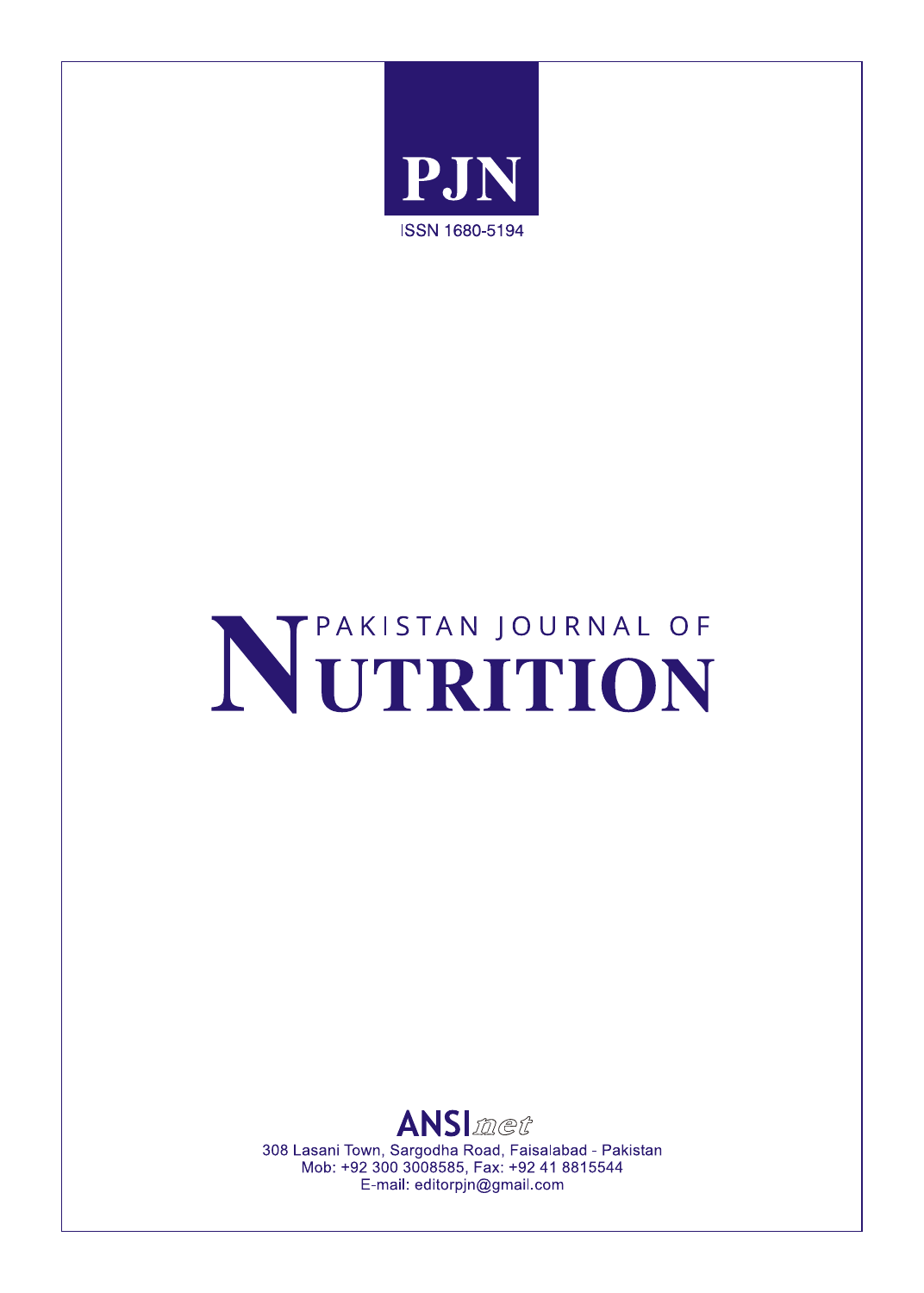#### **OPEN ACCESS Pakistan Journal of Nutrition**

ISSN 1680-5194 DOI: 10.3923/pjn.2017.690.695



## **Research Article Growth Performance and Carrying Capacity of Soybean By-products for Ongole Crossbreed (PO) Cattle**

R. Priyanto, A.M. Fuah, S. Suharti, I.K.G. Wiryawan, M. Ismail and D. Firmansyah

Faculty of Animal Science, University of Bogor Agricultural, Bogor, Indonesia

### Abstract

Background and Objective: The objective of this study was to evaluate the growth performance of Ongole Crossbreed (PO) cattle fed soybean by-products as a substitution for roughage. Methodology: Twenty PO cattle at 1.5 years of age were used in this study and were given 4 feeding treatments (T1:70% concentrate without tofu waste and 30% grass, T2:70% concentrate containing tofu waste, 15% grass and 15% soybean pods, T3:70% concentrate containing tofu waste and 30% soybean pods and T4:70% concentrate containing tofu waste and 3-0% fermented soybean pods). Each treatment was applied to 5 animals as a replication. The average crude protein content and Total Digestible Nutrients (TDN) of each feed combination were 14 and 70%, respectively. The parameters measured were as follows: (1) Average daily gain, (2) Dry matter intake, (3) Feed efficiency and (4) Rumen characteristics (i.e., rumen microbes, nitrogen retention, protozoa, allantoin and microbial protein synthesis). Results: The results indicate that cattle given 70% concentrate containing tofu waste with 30% fermented soybean pods (T4) performed well in terms of final body weight, average daily gain, dry matter intake and feed efficiency compared to the other treatments. At the end of the experiment, cattle that received T4 had a higher (p<0.05) final body weight compared to those that received the other treatments. Additionally, cattle fed 70% concentrate containing tofu waste with 30% fermented soybean pods showed a steady increase in average daily gain and showed better performance relative to those that received the other treatments. Cattle fed 70% concentrate containing tofu waste, 15% grass and 15% soybean pods and 70% concentrate containing tofu waste with 30% fermented soybean pods had higher dry matter intake compared to those that received the other treatments. The average feed efficiency of cattle fed T1 during phase 1 was higher than T2, T3 and T4, which was closely related to the average daily gain and dry matter intake. Along with the increased live weight, there was a significant change in average daily gain, which increased significantly in phase 2 and decreased in phase 3. Significant compensatory growth was observed during phase 2, cattle showed optimum growth, which was indicated by a significant increase in the average daily gain at 0.52-1.55, 0.85-1.31 and 1.09-1.41 kg day<sup>-1</sup> in cattle fed T2, T3 and T4, respectively. During phase 3, the average daily gain of cattle of all feeding treatments decreased by 0.51 kg day<sup>-1</sup> (T1), 0.93 kg day<sup>-1</sup> (T2), 0.50 kg day<sup>-1</sup> (T3) and 0.75 kg day<sup>-1</sup> (T4). Based on the waste production analysis, the carrying capacity of soybean waste for cattle production was approximately 8 AU ha<sup>–1</sup>. **Conclusion:** Overall, this study suggested that the combination of 70% concentrate containing tofu waste with 30% fermented soybean pods resulted in a better performance of Ongole Crossbreed (PO) cattle, especially in final body weight, average daily gain and feed efficiency. Rumen characteristics of cattle fed all feeding treatments showed similar results, meaning that the conditions of the rumen were not significantly influenced by feeding treatment.

Key words: Growth performance, Ongole crossbreed, soybean pod

Received: March 06, 2017 **Accepted: July 08, 2017** Published: August 15, 2017

Citation: R. Priyanto, A.M. Fuah, S. Suharti, I.K.G. Wiryawan, M. Ismail and D. Firmansyah, 2017. Growth performance and carrying capacity of soybean by-products for ongole crossbreed (PO) cattle. Pak. J. Nutr., 16: 690-695.

Corresponding Author: R. Priyanto, Faculty of Animal Science, University of Bogor Agricultural, Bogor, Indonesia

Copyright: © 2017 R. Priyanto et al. This is an open access article distributed under the terms of the creative commons attribution License, which permits unrestricted use, distribution and reproduction in any medium, provided the original author and source are credited.

Competing Interest: The authors have declared that no competing interest exists.

Data Availability: All relevant data are within the paper and its supporting information files.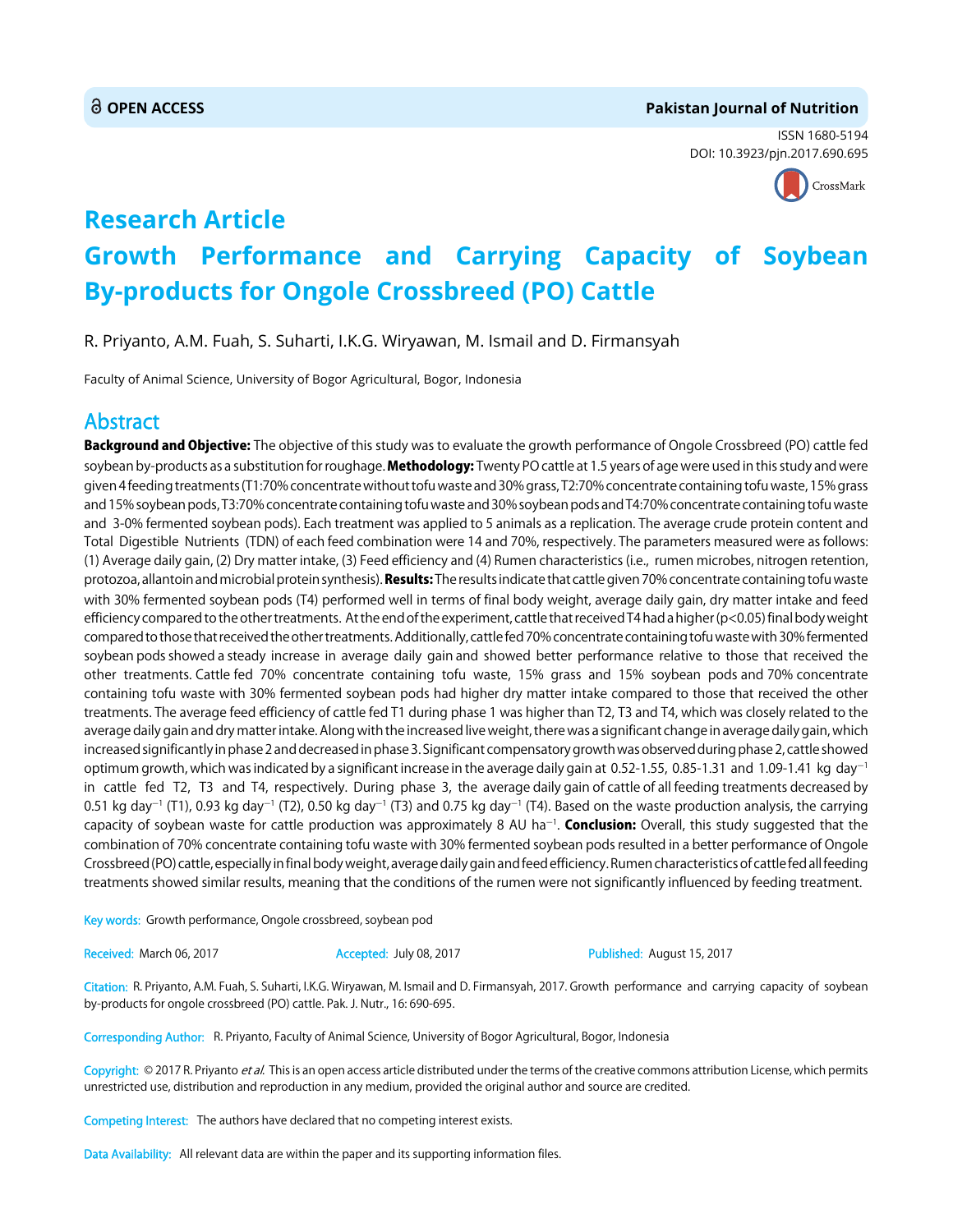#### INTRODUCTION

Beef cattle are potential large ruminants in Indonesia that need to be improved both in numbers and productivity to meet the meat requirements of the population $1,2$ . At present, the annual meat consumption in 2012 is approximately 2 kg per capita per year<sup>3</sup>, this value is lower than those of the other Association of Southeast Asian Nations (ASEAN) countries, which range from 20-30 kg per capita per year. This condition is caused by the relatively low economic status of the community and the high price of meat products<sup>1</sup>. Therefore, according to Kalangi *et al*.<sup>4</sup>, appropriate policy and efforts to improve the population and the productivity of beef cattle in Indonesia are necessary. The main problem behind the low productivity of beef cattle by farmers in the villages is the lower sufficiency of feed resources, including the low quality of feed nutrients available for the animal<sup>5</sup>. Consequently, a deficit in protein/nitrogen and low feed intake by the animal is critical. There should be alternative strategies to improve the productivity of beef cattle through the provision of sufficient feed stuffs as the main source of protein among others, two options are soybean meal and soybean waste<sup>6,7</sup>. Soybean waste is abundant, especially in central Java during harvesting time (twice in a year, January and June/July). According to Rab *et al*.<sup>8</sup> and Rab<sup>9</sup>, the carrying capacity of soybean waste for cattle was 8.95 cattle per ha year $^{-1}$ . This means that when soybean production is abundant, the waste, including tofu waste and pods, is available for cattle with or without specific treatment or technology. According to Gimeno  $et$   $al^{10}$ , fermentation could increase animal digestibility, although it may increase the risk of acidosis depending on the method of processing. Soybean can be processed to become silage for beef cattle as reported by Rigueira  $et al.<sup>11</sup>$ . The results revealed that soybean silage using molasses and inoculant bacteria increased dry matter intake.

Presently, the demand of soybean meal as an animal feed is fulfilled by approximately 70% imported feed<sup>12</sup>. Indonesia has considerable potential land for producing soybean to meet the demand of the human population as well as for livestock<sup>13</sup>. Based on RENSTRA<sup>14</sup>, the total potential land used for soybean plantations reached 475508 ha with an average productivity of 2183839 t ha<sup>-1</sup> year<sup>-1</sup>. Soybean can adapt to a variety of land types, including marginal land by using applied technology for land quality improvement<sup>15</sup>. The integration between beef cattle and soybean may become one of the alternative solutions to increase beef cattle production and to improve feed efficiency. Several studies have been carried out to evaluate the use of soybean meal as a feed resource to improve beef cattle production<sup>8,16</sup>. Fuah et al.<sup>16</sup> reported that local cattle fed with soybean by-products had higher cattle performance than cattle fed only grass. The utilization of soybean meal and its waste improved local cattle performance and meat quality was relatively better than cattle receiving only grass. Additional research was carried out to determine an appropriate formulated synchronized ration for Ongole crossbreed Peranakan Ongole (PO) cattle. This study aimed to evaluate the growth performance of Ongole crossbreed (PO) cattle fed soybean by-products as a substitution to roughage.

The results of the study suggested that an application of soybean waste including tofu waste and pods in cattle diets at an appropriate level contributed to good cattle performance. The performance parameters were as follows: final body weight, average daily gain, dry matter intake and feed efficiency. Overall, the results suggested that the combination of 70% concentrate containing tofu waste with 30% fermented soybean pods had better PO cattle performance and improved feed efficiency (an average of 14.11%). There were differences in cattle performance and efficiency found between the 4 feeding treatments, as well as the 3 periods of feeding times. It revealed that soybean waste could be used as an alternative feed resource for local cattle during critical dry seasons when taking into account the source and age of the cattle, feeding management and environmental factors. The results of the study are expected to produce a formulation of complete feed with balanced rations using soybean waste and by-products for beef cattle production. An integrated approach between beef cattle and soybean waste was applied in this study to improve the utilization and efficiency of land resources to produce the feed stuffs for beef production. This application might provide an opportunity and a significant benefit to small farmers utilizing soybean by-products as feed for livestock.

#### MATERIALS AND METHODS

The experiment was a preliminary study, conducted over a period of 8 months. Animals were housed at the experimental station for adaption to the environment and feeding treatments.

Four feeding treatments were created using 4 combinations of concentrate with and without tofu waste and concentrate with soybean pods in different compositions. The rations contained an average of 14% crude protein and were fed to 20 Ongole crossbreed (PO) cattle for approximately 3 months. Data collection was focused on cattle performance, feed efficiency, rumen microbes, protein synthesis, nitrogen retention, fermentation characteristics in the rumen and body composition based on urea space.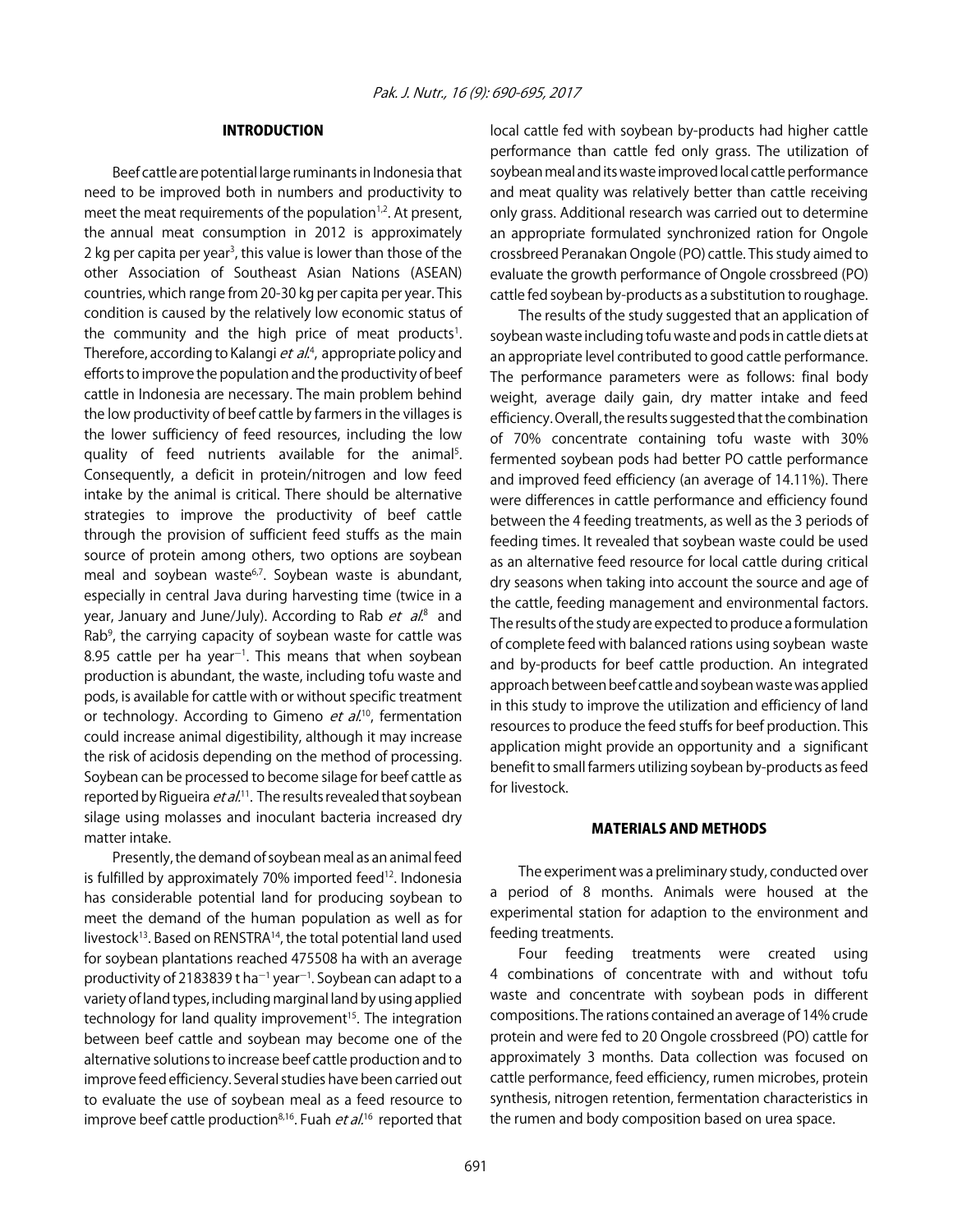Feeding trial: Twenty local beef cattle (PO) at 1.5 years of age were used in this study and given 4 feeding treatments that were replicated using 5 animals per treatment. The feeding treatments contained 14% crude protein and 70% TDN and were as follows.

- T1: Diet with 70% concentrate (without tofu waste) and 30% grass
- T2: Diet with 70% concentrate containing tofu waste, 15% grass and 15% soybean pods
- T3: Diet with 70% concentrate containing tofu waste and 30% soybean pods
- T4: Diet with 70% concentrate containing tofu waste and 30% fermented soybean pods

The parameters measured were as follows: (1) Growth performance, (2) Average daily gain, (3) Feed consumption based on dry matter, (4) Feed efficiency and (5) Carrying capacity.

#### RESULTS AND DISCUSSION

Growth performance: The growth performance of cattle during the study indicates that during phase 1, cattle fed 70% concentrate (without tofu waste) -30% natural grass (T1) and 70% concentrate containing tofu waste -30% fermented soybean pods (T4) showed higher (p<0.05) body weight compared to cattle fed 70% concentrate containing tofu waste, -15% grass, -15% soybean pods (T2) and 70% concentrate containing tofu waste -30% soybean pods (T3). There were significant increases in the body weights of cattle fed T2 at the second phase, which resulted in the similar body weight of cattle fed T1, T2 and T3. Meanwhile, cattle fed T4 showed relatively higher body weight than those fed T1 and T3. At the end of the final experiment (phase 3), cattle that received 70% concentrate containing tofu waste -30% fermented soybean pods (T4) had higher (p<0.05) final body weights compared to those fed with other treatments (Fig. 1).

Average Daily Gain (ADG): During the first phase, cattle fed T1 [70% concentrate (without tofu waste) -30% natural grass] and T4 (70% concentrate containing tofu waste -30% fermented soybean pods showed higher (p<0.05) average daily gain compared to cattle fed T2 (70% concentrate containing tofu waste -15% grass -15% soybean pods) and T3 (70% concentrate containing tofu waste -30% soybean pods).



Fig. 1: Growth performance of Ongole Crossbreed (PO) cattle fed rations based on soybean waste



Fig. 2: Average daily gain of Ongole Crossbreed (PO) cattle fed rations based on soybean waste

During the second phase, cattle fed T2 had high increases in average daily gain. At the end of the second phase, cattle fed T2 had relatively higher average daily gain than those fed with other treatments.

The results presented in Fig. 2 show that cattle fed rations containing soybean waste (pods) needed time to adapt to the ration, which influenced the average daily gain during phase 1, as indicated by the lower results when compared to cattle fed T1 (concentrate and grass). Significant compensatory growth was observed during phase 2 where cattle showed optimum growth, as indicated by the significant average daily gain increase from 0.521.55, 0.85-1.31 and 1.09-1.41 kg day<sup>-1</sup> for cattle fed T2, T3 and T4, respectively. During phase 3, the average daily gain of cattle receiving all feeding treatments decreased by 0.51 kg day<sup>-1</sup> (T1), 0.93 kg day<sup>-1</sup> (T2), 0.50 kg day<sup>-1</sup> (T3) and 0.75 kg day<sup>-1</sup> (T4). According to Loza  $et al.<sup>17</sup>$ , the decrease in average daily gain was correlated with the fattening process from increasing live weight.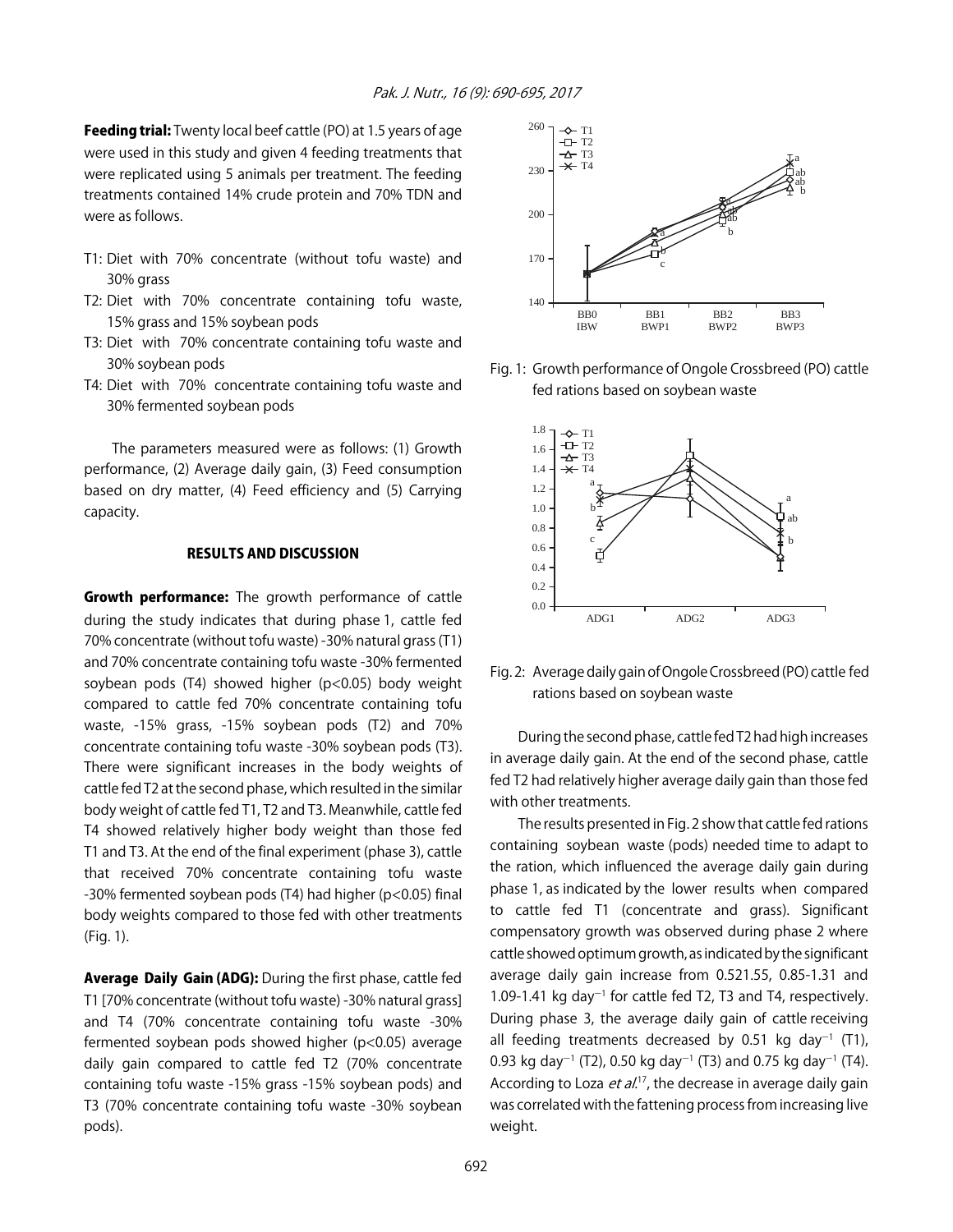

Fig. 3: Average dry matter intake of Ongole Crossbreed (PO) cattle fed rations based on soybean waste



Fig. 4: Average feed efficiency of Ongole Crossbreed Peranakan Ongole (PO) cattle fed rations based on soybean waste

**Dry matter intake:** The average dry matter intake of cattle during the study period (phase 1-3) was relatively constant (Fig. 3). Based on the results, cattle fed T2 and T4 had higher dry matter intake compared to those fed T1 and T3, whereas cattle treated with T3 had higher dry matter intake than those of T1. Dry matter intake was in line with average daily gain and growth performance<sup>18</sup>. Sari *et al*.<sup>19</sup> reported the use of tofu waste and ethanol waste of cassava increased feed consumption, growth performance, daily growth performance and feed conversion of Bali cattle. Although soybean pods contained high dry matter, however, it was moderately palatable, especially when it was fermented. Sruamsiri and Silman<sup>20</sup> found that soybean pods contained high TDN values compared to Guinea grass.

Feed efficiency: According to the data analysis, as shown in Fig. 4, feed efficiency of T1 during phase 1 was higher than T2, T3 and T4, while T3 and T4 were similar but higher than T2. During the second phase, significant feed efficiency in

T2 was observed. These results show a similar feed efficiency of all treatments during phase 2. However, in line with the results of the average daily gain (Fig. 2) during phase T3, feed efficiency decreased simultaneously. In addition to feed provisions, feed intake was the major aspect in beef cattle production and feed efficiency became an important indicator to evaluate the benefits and improvements of the outputs. Several studies have focused on how to increase feed efficiency of cattle using genetic and non-genetic means $2^{1-24}$ . Tedeschi et al.<sup>25</sup> reported on different feed efficiencies among groups of cattle using feed efficiency indicators such as CVDS (Cornell Value Discovery System), the Kleiber Ratio (KR), Residual Feed Intake (RFI) and gain-to-feed ratio (G:F, g of ADG kg<sup>-1</sup> of DM). In this study, feed efficiency was influenced by dry matter intake and average daily gain.

The differences in cattle performance and feed efficiency between the treatments were related to the growth stages of the cattle during the adaptation period, compensatory growth and maintenance stages. During the first phase, the feed efficiency of the cattle was low because the animals were in the adaptation period and increased in the second phase and then decreased again, during compensatory growth, the animals adapted to the soybean waste were used in the study in the second phase and growth became stable during the third phase.

**Carrying capacity:** The utilization of agricultural waste as feed for ruminants has been widely recognized due to the ability of ruminants to convert feed materials containing crude fiber into useful products that are beneficial for ruminant growth and reproduction<sup>26</sup>. In calculating the carrying capacity of the soybean waste from plantations, some assumptions are needed as suggested by Rab *et al.*<sup>8</sup>. The report of NRC<sup>27</sup> stated that the feed needs of 1 AU of ruminant based on dry matter ingredients was  $6.25$  kg ha<sup>-1</sup>. Using 30% pod conversion and tofu waste at 15.97% as references, the requirements of 1 AU ruminant and the carrying capacity of soybean waste were calculated. According to the Rab et al.<sup>8</sup>, the carrying capacity of soybean waste for cattle was  $8.95$  cattle ha $^{-1}$  year $^{-1}$ . The abundant production of soybean waste is a potential alternative feed for livestock, especially for ruminants as a substitute for roughages during critical dry seasons.

Based on the feed requirements of ruminants and the results of the study, the calculations and estimations were made for the carrying capacity of soybean waste for local beef cattle and are presented in Table 2. The carrying capacity was calculated using the data of soybean pod and tofu waste production (Table 1). These results are based on the rations in the experimental study using 70% concentrate and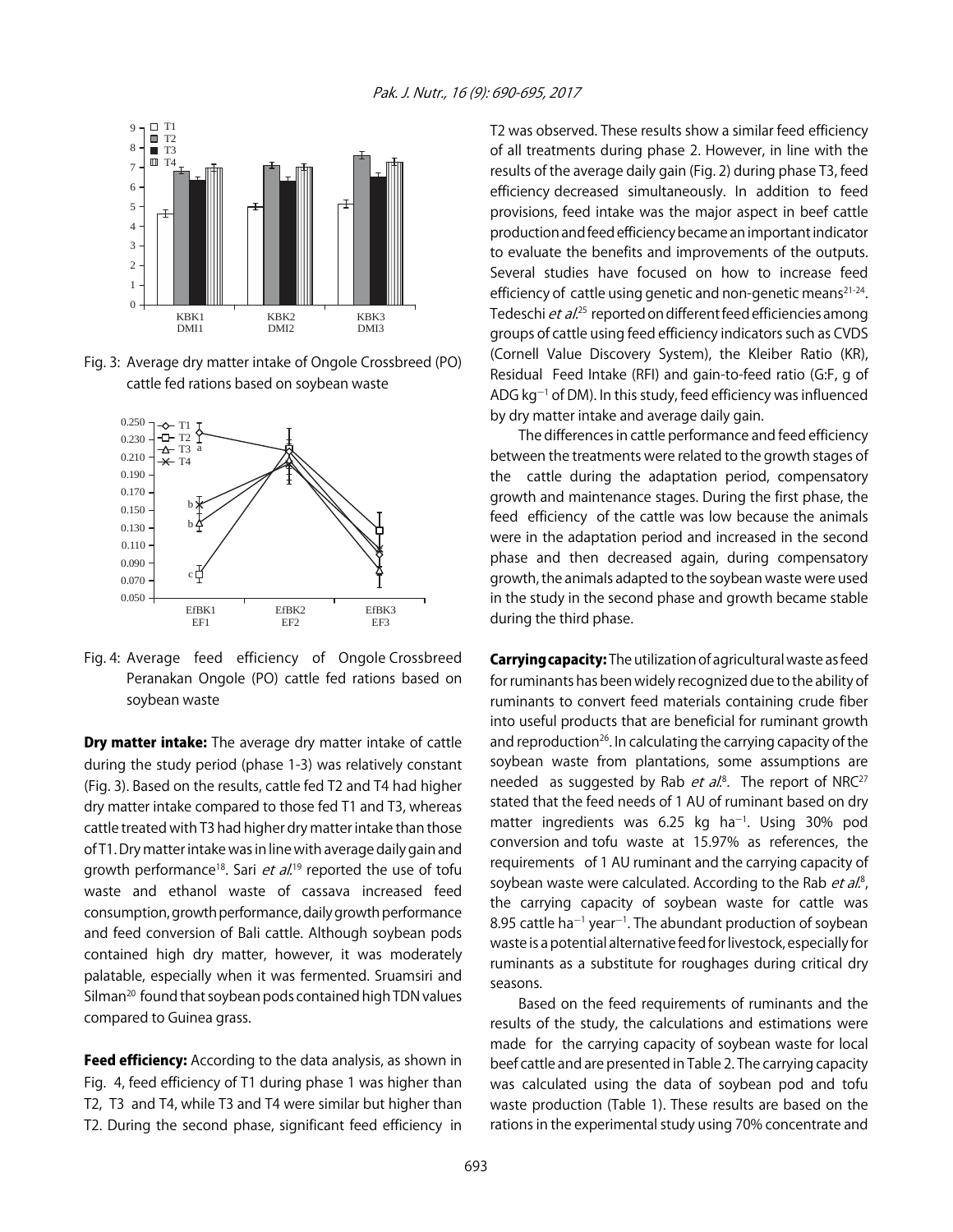Table 1: Animal feed requirements with the composition of 30% pods and 15.97% tofu waste in the rations

| Variables                                 | Needs of DM (kg head <sup>-1</sup> day <sup>-1</sup> ) |
|-------------------------------------------|--------------------------------------------------------|
| 1 (one) $AU^*$                            | 6.25                                                   |
| Body weight: 164.58 kg head <sup>-1</sup> | 4.94                                                   |
| Pods 30% ration                           | 1.48                                                   |
| Tofu waste 15.97% ration                  | 0.79                                                   |
| .<br>.<br>- - - -                         |                                                        |

DM: Dry matter, AU: Animal unit, \*Needs of 1 AU (NRC<sup>27</sup>)

Table 2: Production and carrying capacity of soybean waste as cattle feed

| Soybean pod                                           | Values |
|-------------------------------------------------------|--------|
| Production: 1) Soybean pod (DM: t ha <sup>-1</sup> )* | 1.75   |
| 2) Tofu waste*                                        | 0.44   |
| Carrying capacity: 1) Soybean pods (AU)               | 6.47   |
| 2) Tofu waste                                         | 1.53   |
| $-$<br>___                                            |        |

DM: Dry matter, \*source: Rab et al.8

30% fermented soybean pods. The carrying capacity of the ruminant animal waste is 6.47 AU for soybean pods and 1.53 AU for tofu waste. It is clear that 1 ha of soybean leather waste per year can accommodate as much as 6.47 AU cattle with the assumption that the rations are composed of 30% soybean pod skins and the average weight of cattle are 164.58 kg head<sup>-1</sup>. Rab *et al*.<sup>8</sup> reported that using 15% soybean pod in cattle rations could accommodate 8.95 AU year<sup>-1</sup>. This suggests that soybean waste is a potential source to be used as animal feed. One method to improve the nutritional value of soybean waste is the fermentation of pods to increase digestibility.

#### **CONCLUSION**

The conclusions of the study are as follows:

- The growth response of Ongole crossbreed (Peranakan Ongole) cattle to soybean waste ration was quite significant, indicating a high adaptation of cattle to the local feed, this was revealed by a steady increase in body weight along with the simultaneous average daily gain during the study
- The final body weight of cattle fed 70% concentrate containing tofu waste and 30% fermented soybean pods had better performance in term of final body weight  $(235.33 \text{ kg})$ , average daily gain  $(0.99 \text{ kg h}^{-1} \text{ day}^{-1})$ , dry matter intake (7.15 kg  $h^{-1}$  day<sup>-1</sup>) and feed efficiency (14.11%) compared to the other treatments
- The overall results suggested that soybean waste could be used as an alternative feed resource to substitute forages for local cattle, especially during critical dry seasons, while taking into account the application of feed technology such as fermentation and complete feed formulation

The high carrying capacity of soybean waste for cattle production (8 AU ha<sup>-1</sup>) could be a good prospect for utilizing agricultural waste for cattle production with appropriate technology such as fermentation to improve digestibility

#### **REFERENCES**

- 1. Ariningsih, E., 2014. [Performance of national beef self-sufficiency policy]. Forum Penelitian Agro Ekonomi, 32: 137-156, (In Indonesian).
- 2. Hadi, P.U., N. Ilham, A. Thahar, B. Winarso, D. Vincent and D. Quirke, 2002. Improving Indonesia's beef industry. ACIAR Monograph No. 95, Australian Centre for International Agricultural Research, Canberra.
- 3. BPS., 2014. Statistik Indonesia 2014. Badan Pusat Statistik (BPS), Jakarta, Indonesia. https://www.bps.go.id/index.php /publikasi/326.
- 4. Kalangi, L.S., Y. Syaukat, S.U. Kuntjoro and A. Priyanti, 2014. Technical efficiency of beef cattle breeding business in East Java province. Media Peternakan, 37: 136-142.
- 5. Waldron, S., Erwidodo and Y. Nuryati, 2015. The Indonesian beef industry. Proceedings of the Regional Workshop on Beef Markets and Trade in Southeast Asian and China, November 30-December 3, 2015, Ben Tre, Vietnam.
- 6. Umiyasih, U., Gunawan, D.E. Wahyono, Y.N. Anggraeny and I.W. Mathius, 2004. [Efficiency of commercial cattle production effectively by using local feedstuffs: A case study on CV Bukit Indah Lumajang]. Prosiding Seminar Nasional Teknologi Peternakan dan Veteriner, August 4-5, 2004, Bogor, Indonesia, pp: 86-90, (In Indonesian).
- 7. Anggraeny, D.E. and U. Umiyasih, 2004. [Feeding strategy using local-based feed on commercial cattle industry: Study of improved feed on cattle fattening]. Prosiding Seminar Nasional Teknologi Peternakan dan Veteriner, August 4-5, 2004, Bogor, Indonesia, pp: 72-78, (In Indonesian).
- 8. Rab, S.A., R. Priyanto, A.M. Fuah and I.K.G. Wiryawan, 2016. [Carry capacity and efficiency production of Madura cattle through utilization soybean waste]. J. Ilmu Produksi dan Teknologi Hasil Peternakan, 4: 340-344, (In Indonesian).
- 9. Rab, S.A., 2016. [The performance of Madura cattle fed ration contain in soybean waste]. Master's Thesis, Institut Pertanian Bogor, Indonesia, (In Indonesian).
- 10. Gimeno, A., A. Al Alami, L. Abecia, A. de Vega, M. Fondevila and C. Castrillo, 2015. Effect of type (barley vs. maize) and processing (grinding vs. dry rolling) of cereal on ruminal fermentation and microbiota of beef calves during the early fattening period. Anim. Feed Sci. Technol., 199: 113-126.